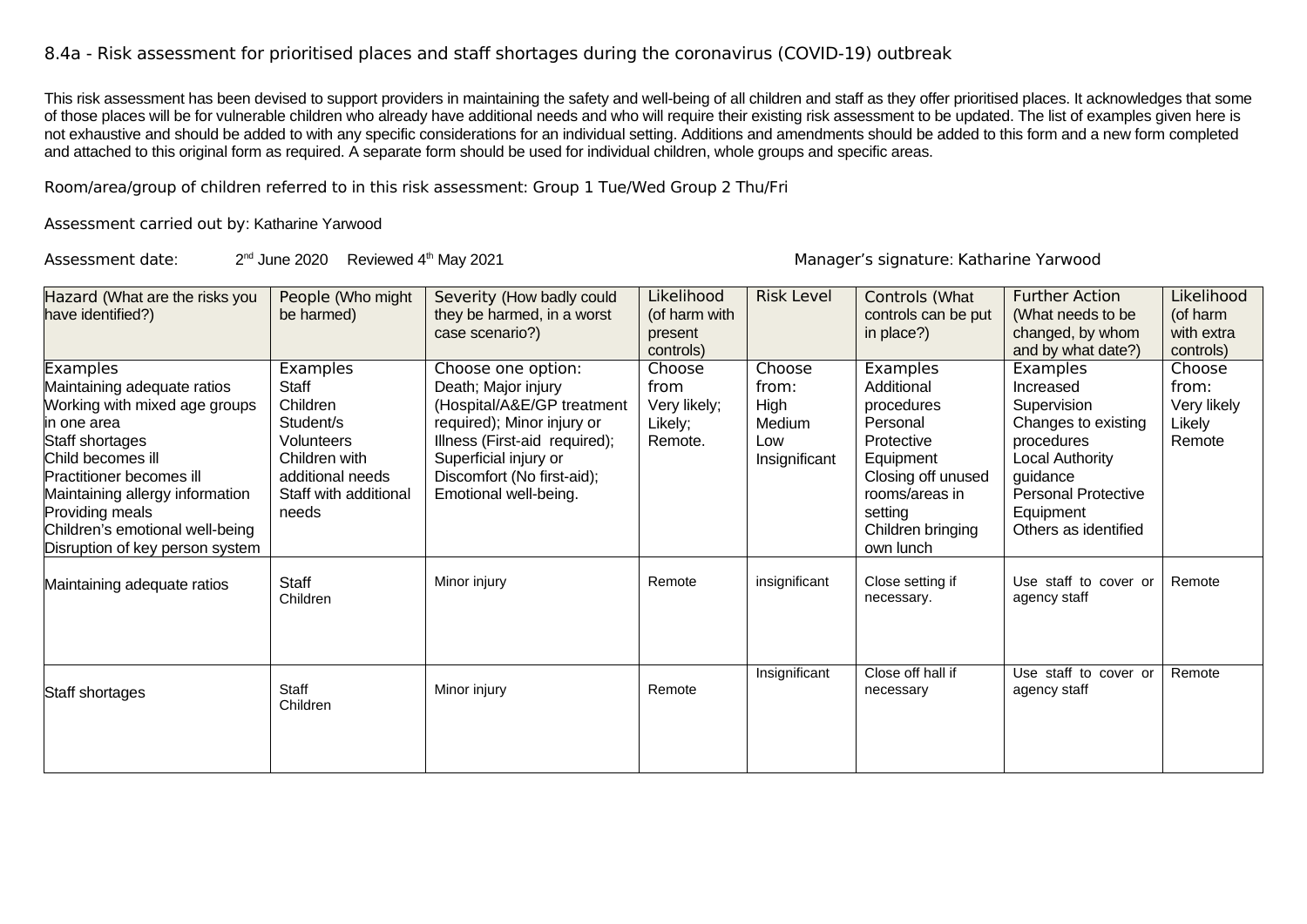| Child becomes ill               | Staff<br>Children | Major injury/Death | Remote | High | Hand washing<br>controls<br>Social distancing<br>Small groups<br>Isolating ill child<br><b>Wearing PPE</b><br>Parents to collect<br>immediately<br>Parents<br>understanding<br>children say home if<br>poorly<br>Extra cleaning                         | Talk to the children<br>about<br>social<br>distancing<br>and<br>hygiene.          | Remote |
|---------------------------------|-------------------|--------------------|--------|------|---------------------------------------------------------------------------------------------------------------------------------------------------------------------------------------------------------------------------------------------------------|-----------------------------------------------------------------------------------|--------|
| Practitioner becomes ill        | Staff<br>Children | Major injury/Death | Remote | High | Lateral flow testing<br>Hand washing<br>controls<br>Social distancing<br>Small groups<br>Isolating ill child<br><b>Wearing PPE</b><br>Parents to collect<br>immediately<br>Parents<br>understanding<br>children say home if<br>poorly<br>Extra cleaning | Staff training.                                                                   | Remote |
| Maintaining allergy information | Child             | Major injury/Death | Remote | High | Separate snack<br>table<br>With key person<br>Individual risk<br>assessment<br>Medication on<br>piano                                                                                                                                                   | Staff trained to be<br>aware of allergy and<br>to identify if epipen<br>required. | Remote |
| Mealtimes and snack             | Children          | Major injury/Death | Remote | high | Separate tables<br>Handwashing<br>before and after<br>eating.<br>High staff ratio<br>Cleaning<br>Staff serve drinks<br>Make sure food<br>like grapes and<br>tomatoes are cut<br>in half                                                                 |                                                                                   | Remote |